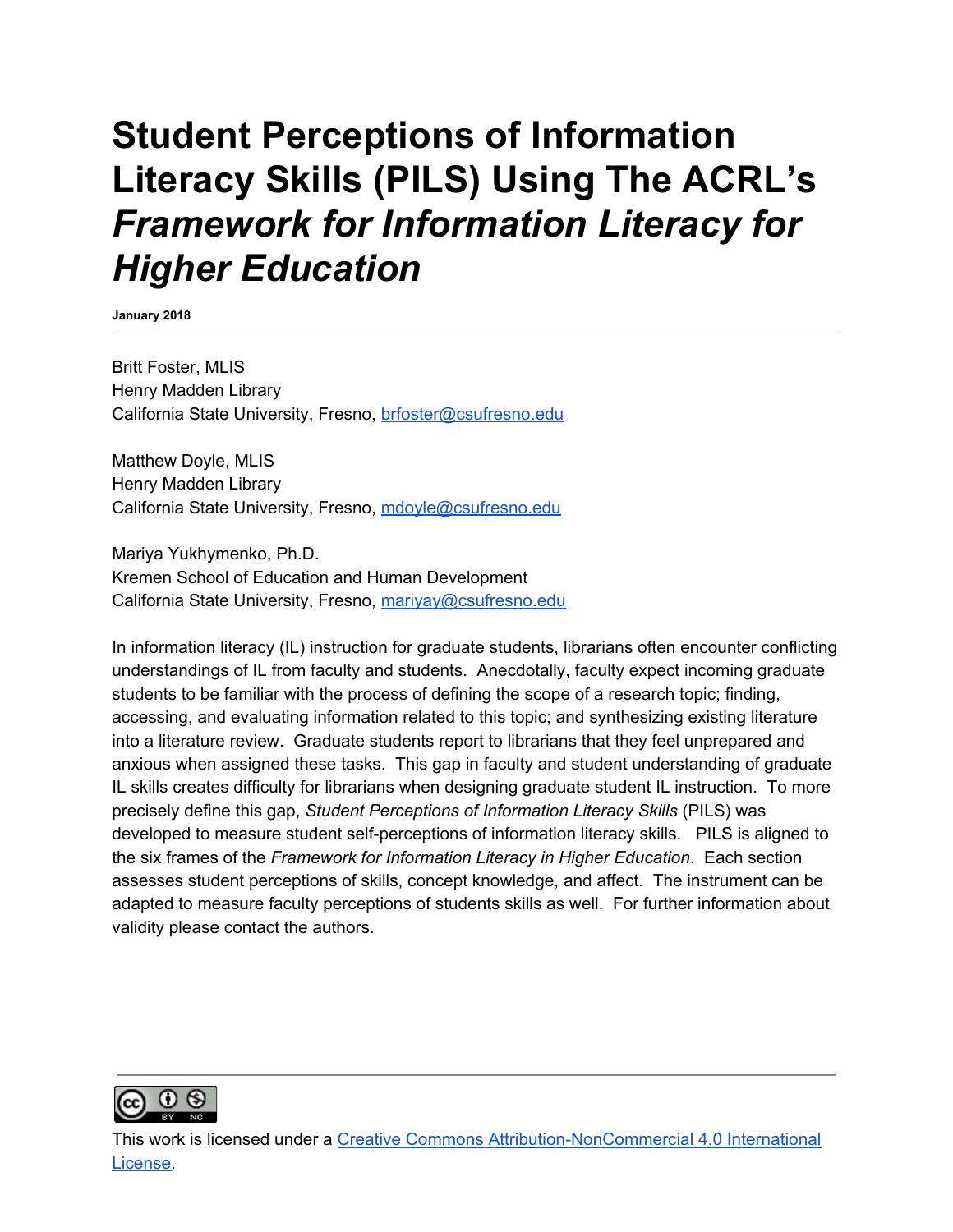# **Information Use Scale**

On the following page are six ways of thinking about information, or information "frames." Please rate your experience and your perception of your skills, understanding, and feelings about these information "frames" using the scale and definitions below. If you would like to refer to the definitions while completing the survey, you may open these definitions in another window using this link: https://goo.gl/AFYlFv

**(1) Novice:** A novice information user is:

- Beginning to understand search
- Relying on general search tools (such as Google)
- Somewhat comfortable with basic search techniques (keyword searching)
- Unsure how to expand or refine results
- A passive member of their discipline
- Unfamiliar with the citation style of the discipline
- Unsure how to use existing information to create new information

#### **(2) Advanced Novice**

**(3) Emerging:** An emerging information user is:

- Beginning to understand the power of information as a tool and a commodity
- Using the basic functions of discipline-specific information retrieval tools, without or only a little understanding of the concepts that these tools are built on
- A passive member of the scholarly conversation of their field, but are interested in become an active member
- Using information legally and ethically, but occasionally plagiarizes unintentionally because of poor citation or paraphrasing skills
- Experiencing some anxiety around citations and using the ideas of others to build their own argument
- Using information without context and considering overall value-added

#### **(4) Advanced Emerging**

**(5) Developing:** A developing information user is:

- Using information skills comfortably and with frequency
- Using a range of tools to search out information, though they may be less likely to seek out new tools
- Expanding and narrowing their search results using an understanding of search tool concepts An active creator of information and contributor to their field, but may feel some anxiety or discomfort as they grow in this role
- Able to use information ethically and legally
- Developing the ability to synthesize multiple sources and perspectives into a new information product

#### **(6) Advanced Developing**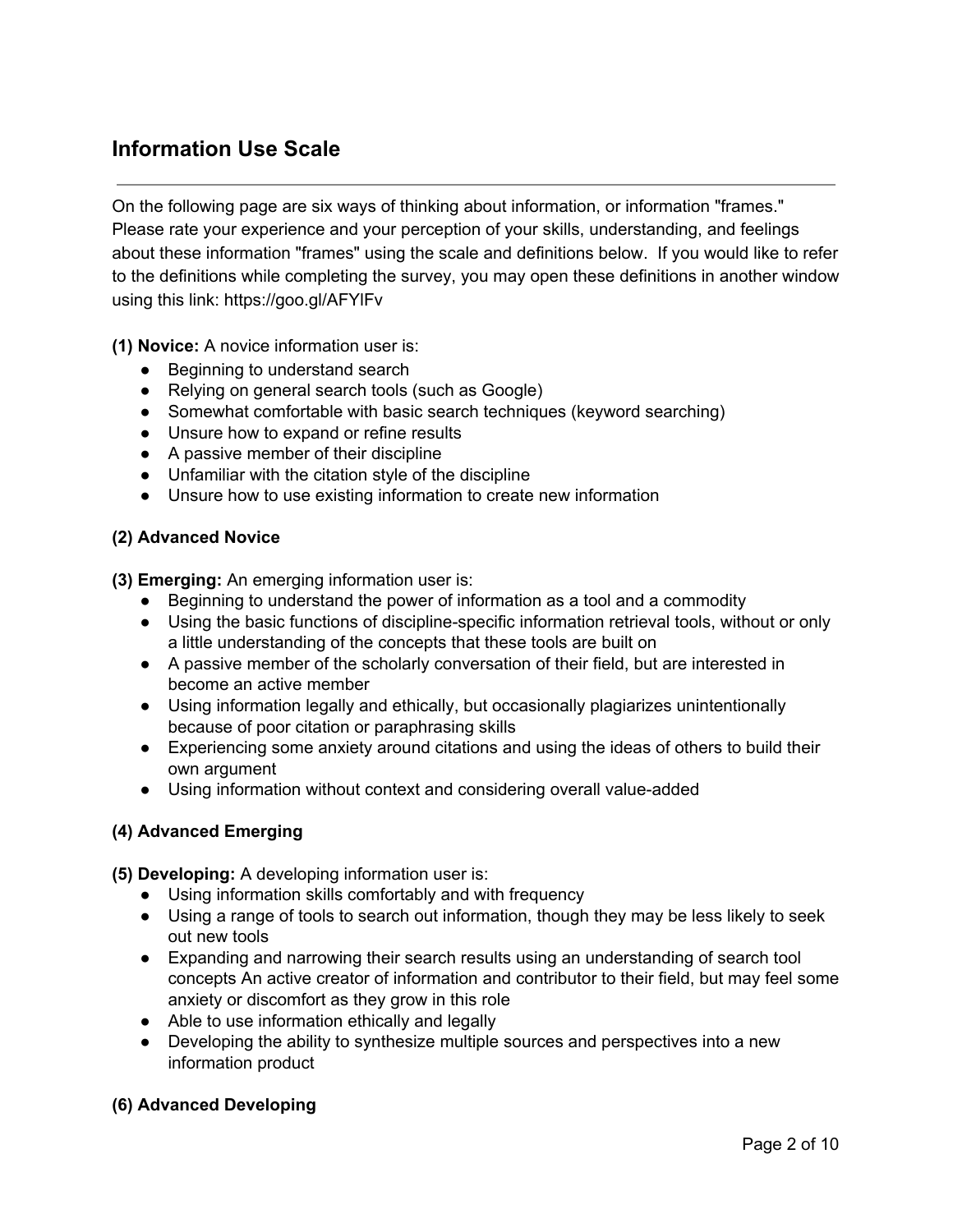**(7) Expert:** An expert information user is:

- An experienced and confident researcher
- Using the advanced functions of discipline-specific, multidisciplinary, and interdisciplinary tools to find information
- Using a strong understanding of the concepts that search tools are built on
- A contributor to the scholarly conversation of their field
- An ethical and legal information user
- Managing their rights as information creators
- Evaluating information within its context and in its relationship with other information resources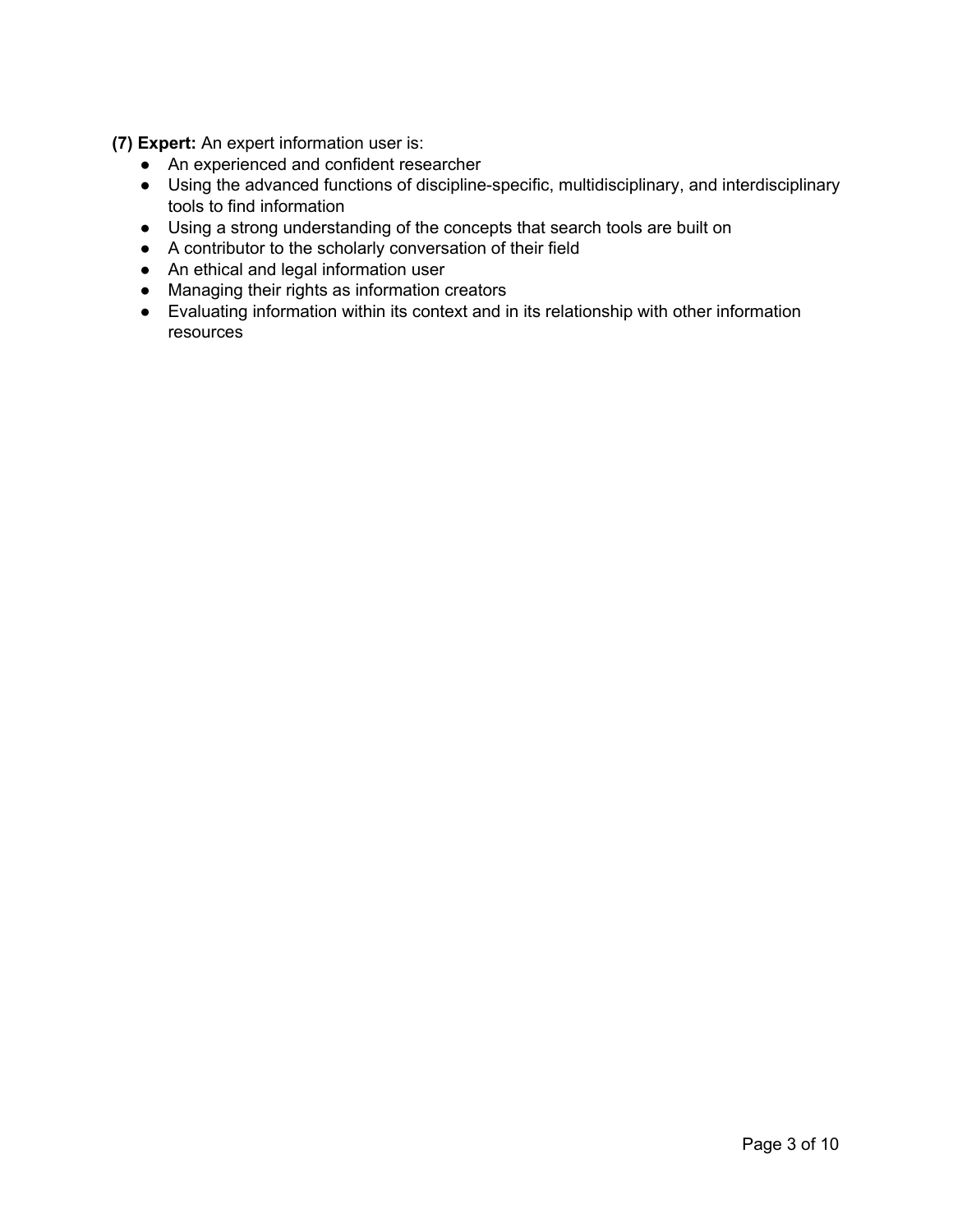# **Authority Is Constructed and Contextual**

|                                                                                                                                                 | (1)<br>Novice | (2)<br>Advanced<br>Novice | (3)<br>Emerging | $\overline{(4)}$<br>Advanced<br>Emerging | (5)<br>Developed | (6) Advanced<br>Developed | (7) Expert |
|-------------------------------------------------------------------------------------------------------------------------------------------------|---------------|---------------------------|-----------------|------------------------------------------|------------------|---------------------------|------------|
| I understand how to<br>select and evaluate<br>authoritative<br>sources to develop<br>credibility for their<br>arguments.                        |               |                           |                 |                                          |                  |                           |            |
| I evaluate research<br>ideas and practices<br>to identify potential<br>biases.                                                                  |               |                           |                 |                                          |                  |                           |            |
| I feel comfortable<br>with conflicting<br>opinions in<br>research and<br>evaluating the<br>evidence that<br>supports differing<br>perspectives. |               |                           |                 |                                          |                  |                           |            |
| I recognize that<br>there are many<br>ways to define<br>authority on a topic<br>or in a discipline.                                             |               |                           |                 |                                          |                  |                           |            |
| I feel comfortable<br>calling myself a<br>researcher, and am<br>confident as an<br>authority on my<br>topic.                                    |               |                           |                 |                                          |                  |                           |            |
| I value diversity of<br>worldviews and<br>opinions within my<br>discipline.                                                                     |               |                           |                 |                                          |                  |                           |            |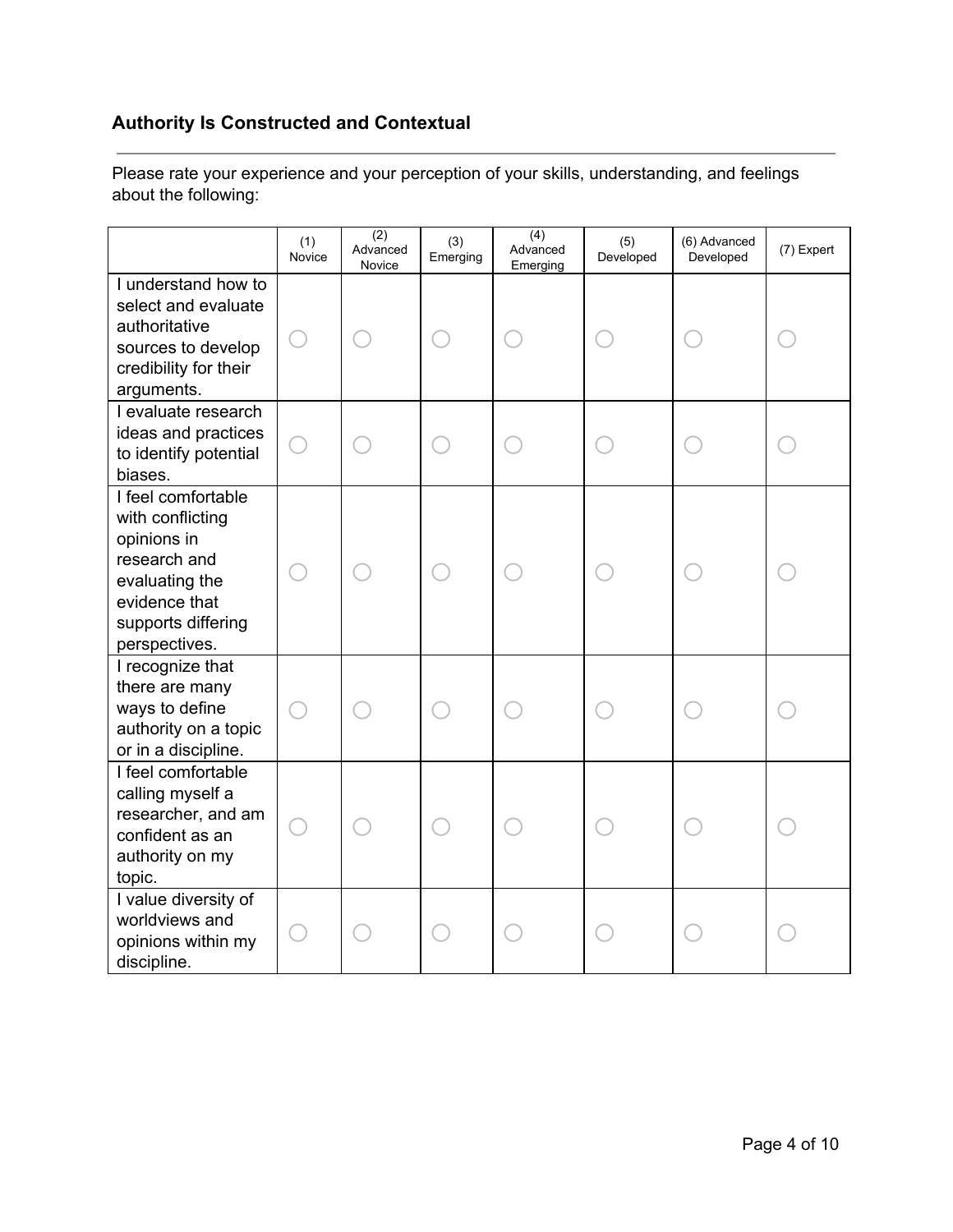### **Information Creation as a Process**

|                                                                                                                                                                     | (1)<br>Novice              | $\overline{(2)}$<br>Advanced<br>Novice | (3)<br>Emerging | $\overline{(4)}$<br>Advanced<br>Emerging | (5)<br>Developed | (6) Advanced<br>Developed | (7) Expert |
|---------------------------------------------------------------------------------------------------------------------------------------------------------------------|----------------------------|----------------------------------------|-----------------|------------------------------------------|------------------|---------------------------|------------|
| I understand how to<br>choose an<br>appropriate format<br>(like a graph,<br>image, text, or<br>video) for<br>communicating<br>information.                          |                            |                                        |                 |                                          |                  |                           |            |
| I know how to use<br>different types of<br>information formats<br>to communicate the<br>same message in<br>different ways.                                          |                            |                                        |                 |                                          |                  |                           |            |
| I understand that<br>different<br>information tools<br>(like a research<br>paper, a poster, or<br>a presentation)<br>have their own<br>benefits and<br>limitations. |                            |                                        |                 |                                          |                  |                           |            |
| I understand that<br>different types of<br>information have<br>different values or<br>uses, depending on<br>the situation.                                          |                            |                                        |                 |                                          |                  |                           |            |
| I enjoy discovering<br>and using new<br>tools for<br>communicating and<br>creating<br>information.                                                                  | $\overline{(\phantom{a})}$ |                                        |                 |                                          |                  |                           |            |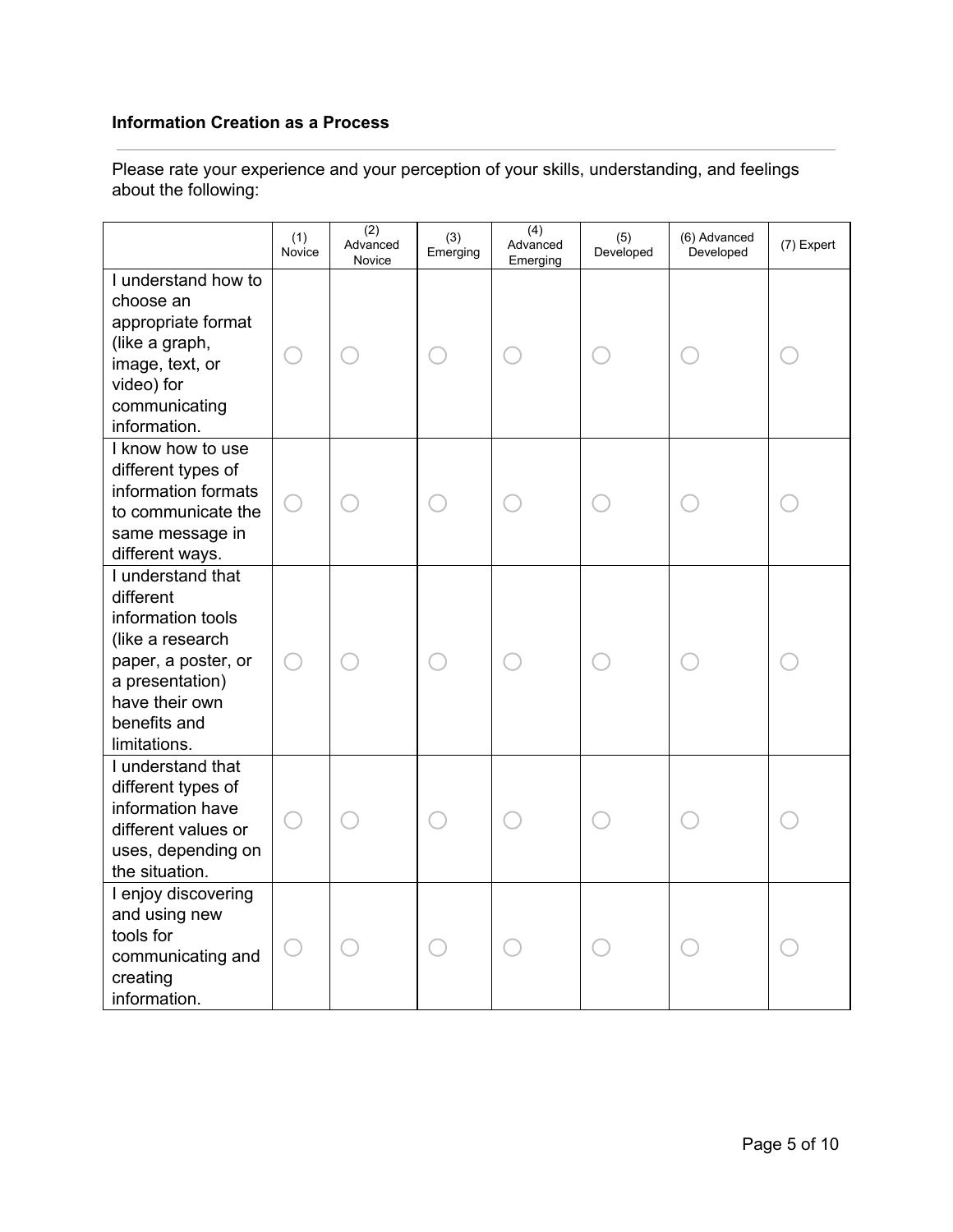#### **Information has Value**

|                                                                                                                                                                          | (1)<br>Novice | $\overline{(2)}$<br>Advanced<br>Novice | (3)<br>Emergin<br>g | $\overline{(4)}$<br>Advanced<br>Emerging | (5)<br>Developed | (6) Advanced<br>Developed | (7) Expert |
|--------------------------------------------------------------------------------------------------------------------------------------------------------------------------|---------------|----------------------------------------|---------------------|------------------------------------------|------------------|---------------------------|------------|
| I know how to use<br>the work of others to<br>support my ideas by<br>using proper citation<br>techniques.                                                                |               |                                        |                     |                                          |                  |                           |            |
| I can define and<br>know how to use<br>intellectual property<br>laws and copyright.                                                                                      |               |                                        |                     |                                          |                  |                           |            |
| I can define and<br>know how to use<br>fair use and open<br>access resources.                                                                                            |               |                                        |                     |                                          |                  |                           |            |
| I understand that<br>my personal<br>information has<br>value online, and<br>make informed<br>choices to manage<br>my preferences for<br>how this information<br>is used. |               |                                        |                     |                                          |                  |                           |            |
| I value the<br>information of<br>others and respect<br>the time and energy<br>it takes to create it.                                                                     |               |                                        |                     |                                          |                  |                           |            |
| I feel comfortable as<br>an active creator in<br>the information<br>economy, rather<br>than as a passive<br>consumer.                                                    |               |                                        |                     |                                          |                  |                           |            |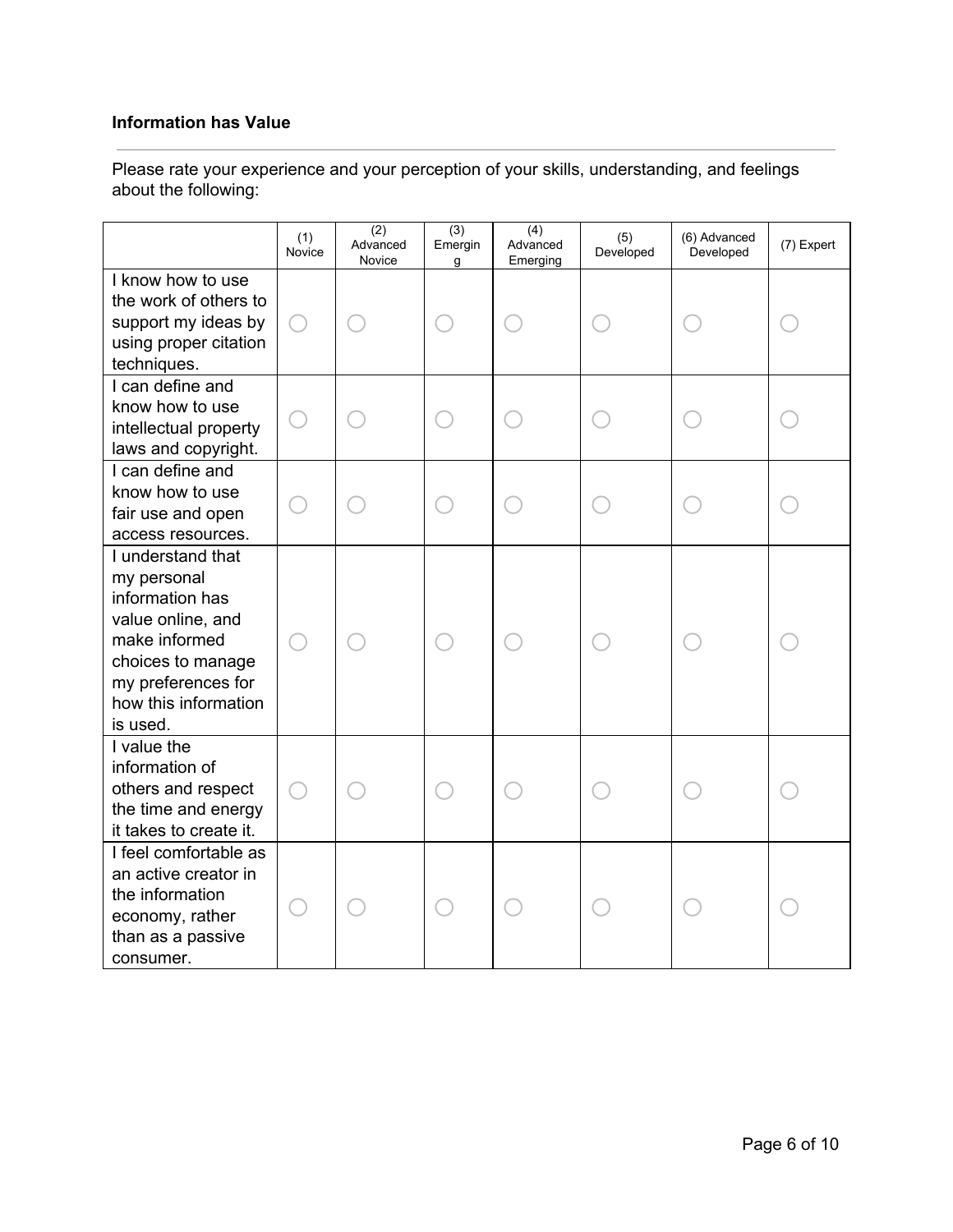# **Research as Inquiry**

|                                                                                             | (1)<br>Novice | (2) Advanced<br>Novice | (3)<br>Emerging | (4)<br>Advanced<br>Emerging | (5)<br>Developed | (6) Advanced<br>Developed | (7) Expert |
|---------------------------------------------------------------------------------------------|---------------|------------------------|-----------------|-----------------------------|------------------|---------------------------|------------|
| I can determine the<br>appropriate extent<br>of assigned<br>research projects.              |               |                        |                 |                             |                  |                           |            |
| I can organize and<br>combine the<br>information I locate<br>into a coherent<br>conclusion. |               |                        |                 |                             |                  |                           |            |
| I can develop<br>simple research<br>questions.                                              |               |                        |                 |                             |                  |                           |            |
| I can develop<br>critical research<br>questions.                                            |               |                        |                 |                             |                  |                           |            |
| I am persistent<br>when seeking<br>information.                                             |               |                        |                 |                             |                  |                           |            |
| I am open-minded<br>when seeking<br>information.                                            |               |                        |                 |                             |                  |                           |            |
| I am curious when<br>seeking<br>information.                                                |               |                        |                 |                             |                  |                           |            |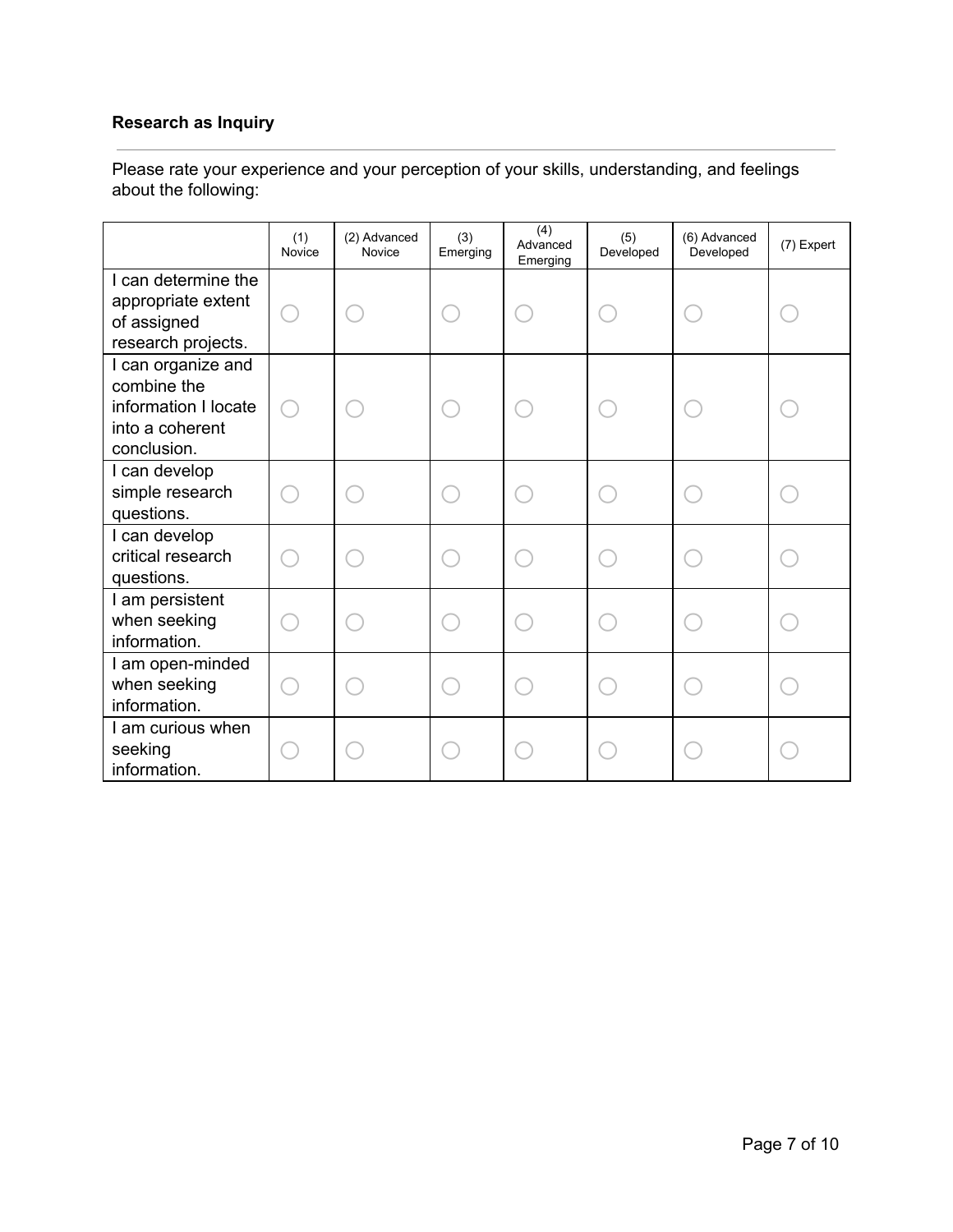# **Scholarship as Conversation**

|                                                                                                           | (1)<br>Novice | (2) Advanced<br>Novice | (3)<br>Emerging | $\overline{(4)}$<br>Advanced<br>Emerging | (5)<br>Developed | (6) Advanced<br>Developed | (7) Expert |
|-----------------------------------------------------------------------------------------------------------|---------------|------------------------|-----------------|------------------------------------------|------------------|---------------------------|------------|
| I understand why I<br>am responsible for<br>citing information I<br>use.                                  |               |                        |                 |                                          |                  |                           |            |
| I understand when<br>to cite information.                                                                 |               |                        |                 |                                          |                  |                           |            |
| I understand how<br>to cite information.                                                                  |               |                        |                 |                                          |                  |                           |            |
| I seek out multiple<br>perspectives when<br>developing an<br>understanding of a<br>topic.                 |               |                        |                 |                                          |                  |                           |            |
| I critically evaluate<br>the perspectives<br>that I use to<br>develop an<br>understanding of<br>my topic. |               |                        |                 |                                          |                  |                           |            |
| I recognize my<br>work is a<br>contribution to the<br>body of research<br>surrounding my<br>topic.        |               |                        |                 |                                          |                  |                           |            |
| I present my work<br>as a contribution to<br>the body of<br>research around<br>my topic.                  |               |                        |                 |                                          |                  |                           |            |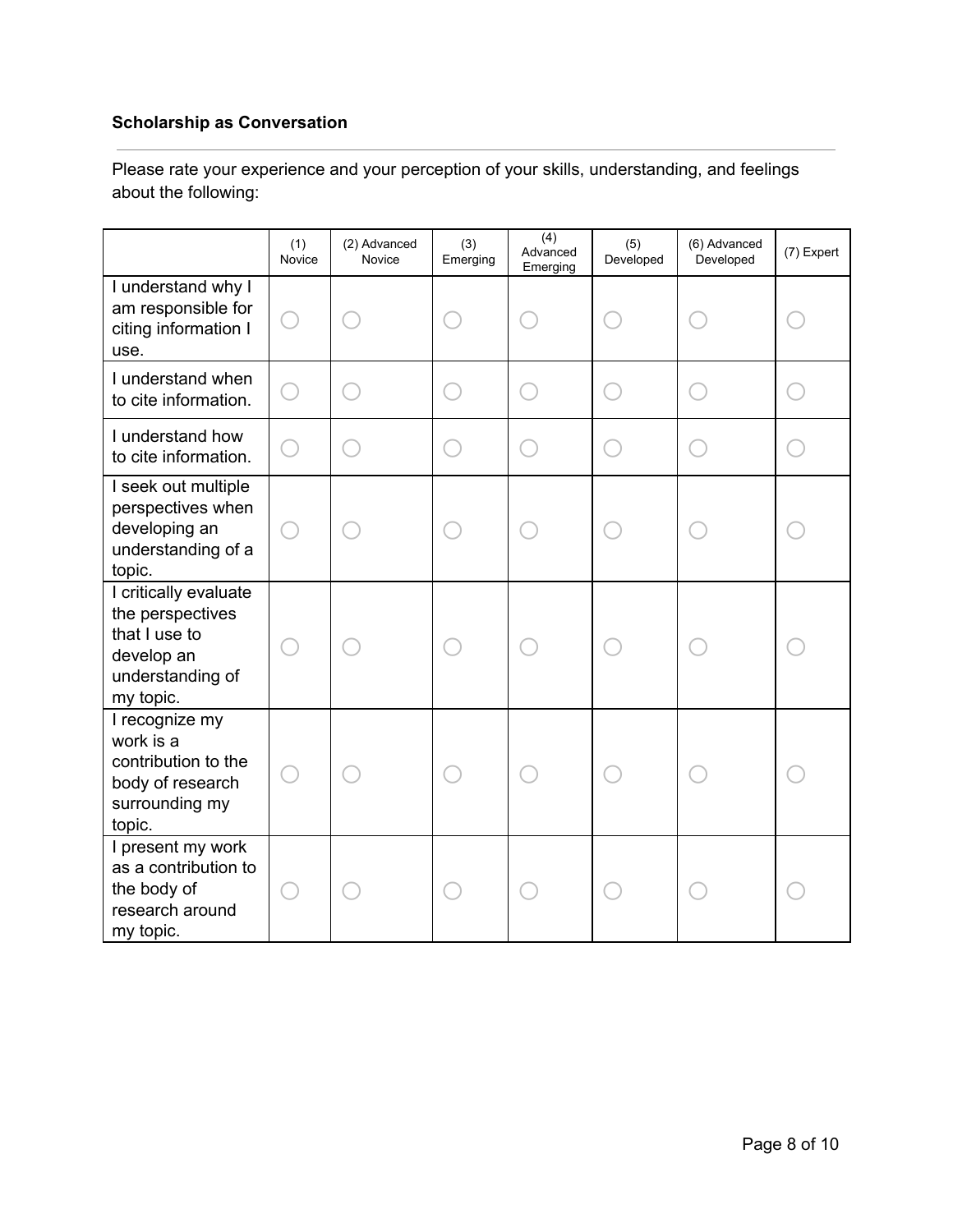# **Searching as Strategic Exploration**

|                                                                                                                                                          | (1)<br>Novice | (2) Advanced<br>Novice | (3)<br>Emerging | (4)<br>Advanced<br>Emerging | (5)<br>Developed | (6)<br>Advanced<br>Developed | (7) Expert |
|----------------------------------------------------------------------------------------------------------------------------------------------------------|---------------|------------------------|-----------------|-----------------------------|------------------|------------------------------|------------|
| I can define the<br>scope of an<br>assignment.                                                                                                           |               |                        |                 |                             |                  |                              |            |
| I can create search<br>strategies to locate<br>and collect the<br>information I need.                                                                    |               |                        |                 |                             |                  |                              |            |
| I can identify<br>potential kinds of<br>sources<br>(newspaper,<br>article, laws,<br>policies, statistical<br>data) when<br>searching for<br>information. |               |                        |                 |                             |                  |                              |            |
| I can identify the<br>appropriate search<br>tool (search<br>engine, library<br>catalog, database)<br>to use when<br>searching for<br>information.        |               |                        |                 |                             |                  |                              |            |
| I recognize the<br>ways in which<br>search tools<br>organize<br>information.                                                                             |               |                        |                 |                             |                  |                              |            |
| I can refine the<br>results of a search<br>by using different<br>search terms.                                                                           |               |                        |                 |                             |                  |                              |            |
| I understand that<br>the first search<br>may not always<br>produce the<br>desired result.                                                                |               |                        |                 |                             |                  |                              |            |